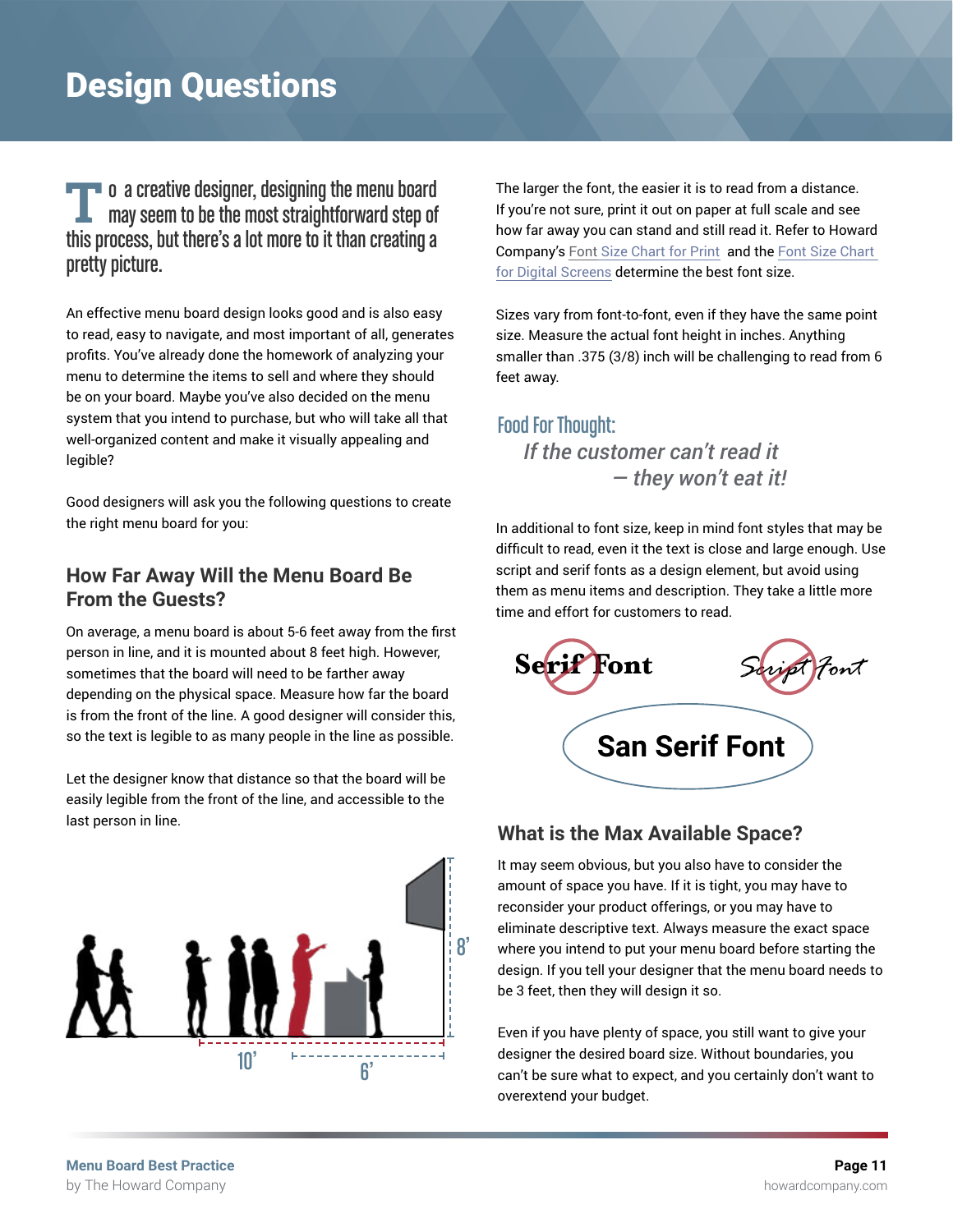## **What Hardware Will Be Needed To Hang The Menu Board?**

This is a minor technical question, but it still correlates with design. Waiting until the installation of your board to find out that it is too heavy to chain mount from the ceiling can be frustrating. If you are hanging it above the registers, it might have to be mounted at an angle so customers can still read it. It should also be high enough to avoid knocking peoples' heads.

Having a solid understanding of how the menu board will be mounted will help your designer. Wall-mounting is more manageable if the board is broken up into sections. Hanging five smaller panels is easier than hanging an 8-foot long single board. Of course, the layout will be slightly different between a multi-panel and single panel board.

## **Need for Changeability?**

When purchasing a menu board, you want it to last a while before you need to replace or upgrade it. The Howard Company offers multiple solutions for both illuminated and non-illuminated systems to accommodate for menu changes while keeping the expanse fairly low.

Some restaurants change menu items pricing and images more than a couple of times a year. The most time-efficient way to do this is to invest in a digital men board. Otherwise, the designers can set up your menu items and descriptions as easily-removable content and price strips. Whenever you make a minor adjustment to the ingredients, or if you want to switch out an item, you only need to replace a small section of the board. Is Changeable Pricing Right for you?

### LTOs and Promos:

*LTO's & Promo's displayed on your board should be in a specific section of the menu and set up so they can be easily swapped*



### Where to Start:

*The Howard Company provides hardware and installation instructions for every menu board purchased If you are not sure how you want your board to hang, review [Standard Offerings of Mounting Hardware](https://www.howardcompany.com/hubfs/Menu%20Design%20Resources/Mounting%20Guide.pdf)*



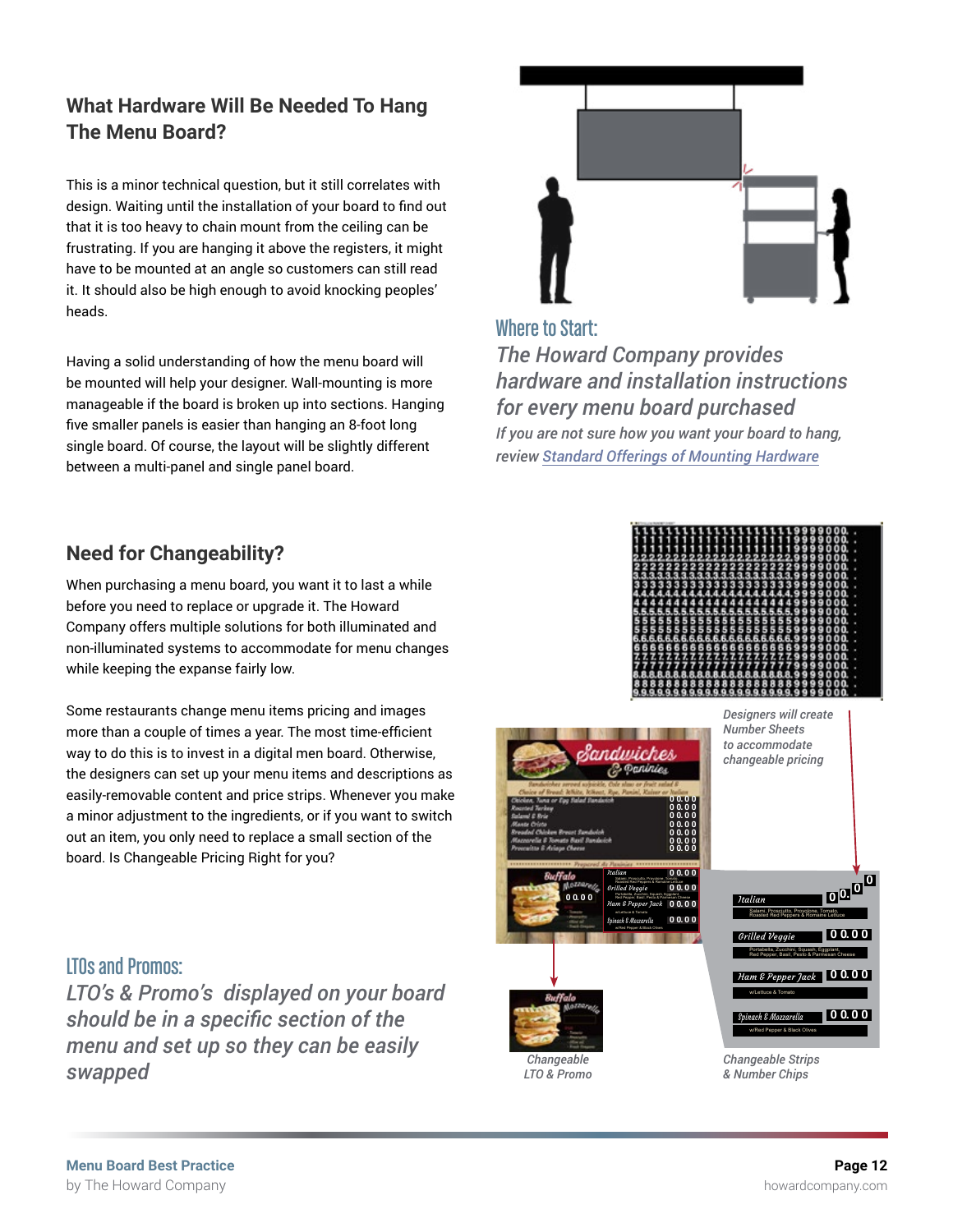# How Many Items Can Fit on a Board?

### **How Much the Space is Needed?**

Keeping in mind that less is more (ie 7 items, or less, listed per category) — what is the minimum space needed for an outdoor menu board? First, determine the smallest size you can use while the content is legible. Refer to the Font document on page 13 to decipher that size. On average, a typical outdoor menu board will be only 5-8 feet away from a guest in the drive-thru.

### *Minimum Font Size for an Outdoor in Inches:*

- Headings > 1.5" h (100-160pt)
- Listing  $> .75"$  h (40-60pt)
- Descriptions  $> 0.5$ " h (36 -40pt)



# Design Tip: *Having short, brief*

*descriptions will help your guest to browse your drive-thru & order quickly.* 

| <b>GROUP HEADING</b>                                                                                                                                  |      |
|-------------------------------------------------------------------------------------------------------------------------------------------------------|------|
| <b>ITEM LISTING</b><br>0.00<br><b>Constitute (Heariptien Description)</b><br>Description Description Description<br>Description Description           |      |
| <b>ITEM LISTING</b><br>0.00<br>:<br>Description Description Description<br>Description Description Description                                        |      |
| <b>ITEM LISTING</b><br>0.00<br>cristian Ownerian                                                                                                      |      |
|                                                                                                                                                       |      |
| ITEM LISTING<br>dion Description Description                                                                                                          | 0.00 |
| ITEM LISTING<br>Description Description Description Description<br>Description Description Description Description                                    | 0.00 |
|                                                                                                                                                       |      |
| <b>GROUP HEADING</b>                                                                                                                                  |      |
| <b>ITEM LISTING</b>                                                                                                                                   | 0.00 |
| <b>Description Description Description Description</b><br>Description Description Description Description<br>ITEM LISTING                             | 0.00 |
| cription Description Description Description<br>cription Description Description Description<br><b>ITEM LISTING</b>                                   | 0.00 |
| dian Description Desiri<br>dian Description Desiri<br>ITEM LISTING                                                                                    | 0.00 |
| <b>Iption Description Description</b><br>ITEM LISTING<br>cription Description Description Description<br>cription Description Description Description | 0.00 |
| ITEM LISTING<br>cription Description Description Description<br>mission Description Description Description                                           | 0.00 |

# **How much would fit on Howard's 18" Door if I wanted Text only?**

For an 18" Drive-thru door, you can estimate that you'll need at least 1.5" for every header & approximate 2" for every menu item with listing. An 18" door holds a 17"w x 51.5" graphic, so you can fit about 20 menu items depending on how much description content you want to include.

As noted on page 14, adding images can grab your guest attention more than words, however, this will limit space for menu content. The images below show that one image added to your menu would be equivalent to two or three listings (with description).



*Upsell your menu items by incorporating appetizing images or posting descriptive adjectives on other point of purchase merchandise and drive-thru accessories [\(wings, toppers, LTO's](https://www.howardcompany.com/products/drive-thru-solutions/drive-thru-accessories)  [holders\)](https://www.howardcompany.com/products/drive-thru-solutions/drive-thru-accessories)*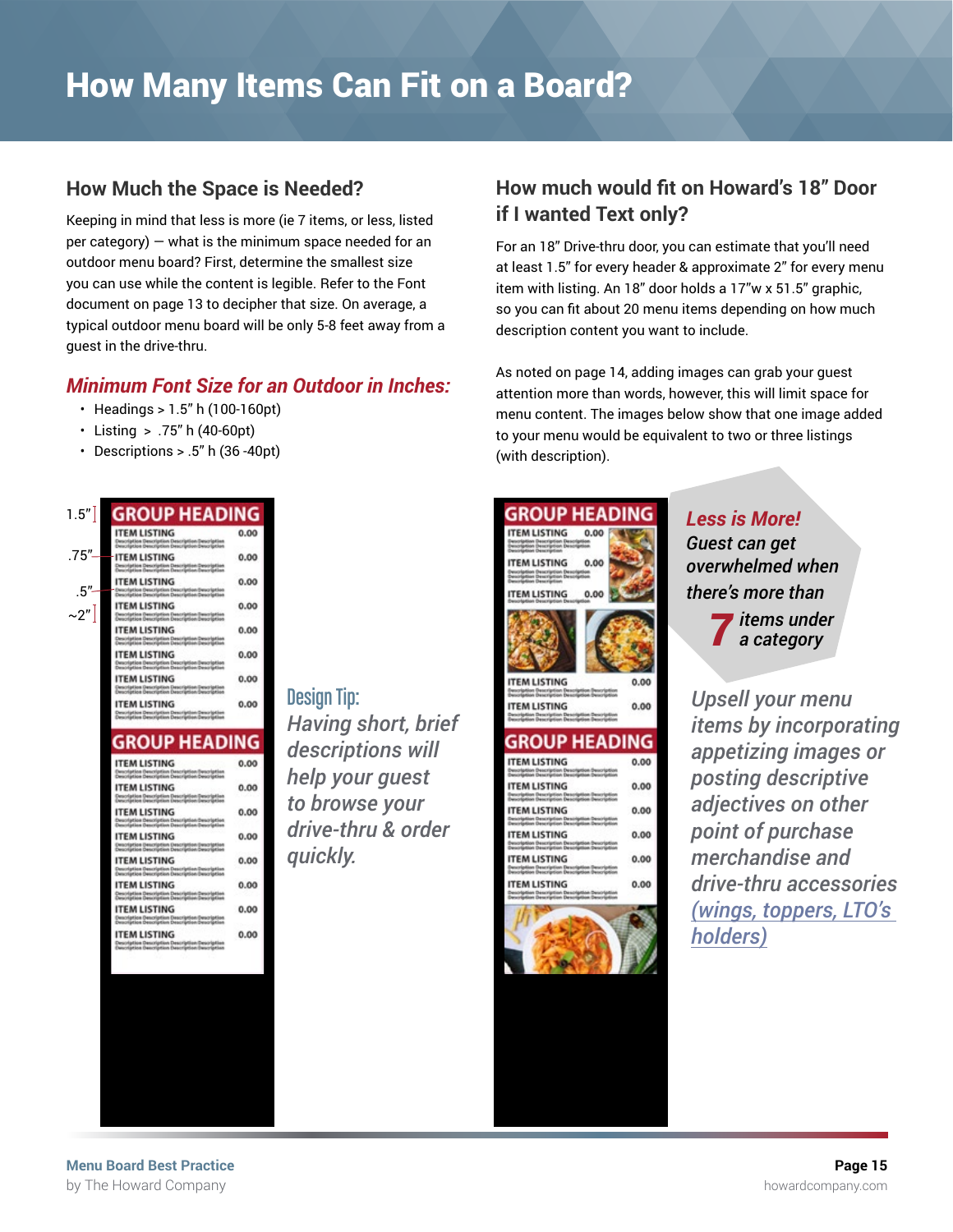## **How much would fit on Howard's 27" Door if I wanted Text only?**

A 27" Drive-thru door, there's almost double the space for menu content. A 27" door holds a 26"w x 51.5" graphic, so not only do you have the same hight, you can also fit two columns of listings (see image below). Without images, you can fit about 40 menu items depending on how much description content you want to include.

| <b>ITEM LISTING</b><br>0.00<br><b>ITEM LISTING</b><br>0.00<br>Ewaczystian Deacelystian Ewaczystian Ewaczystian<br>Ewaczystian Deacelystian Deacelystian Deacelystian<br>Description Description Description<br>Description Description Description<br><b>Description</b><br>Description<br><b>ITEM LISTING</b><br><b>ITEM LISTING</b><br>0.00<br>0.00<br>Description Description Descri<br>Description Description Descri<br>Description Description Description<br>Description Description Description<br>a Description<br>a Description<br>escription<br>excription<br><b>ITEM LISTING</b><br>0.00<br><b>ITEM LISTING</b><br>0.00<br>Description Description Deux<br>Description Description Desc<br>ra ription<br>scription<br>Description Deuxiption Descri<br>Description Deuxiption Descri<br>surgeus<br><b>ITEM LISTING</b><br><b>ITEM LISTING</b><br>0.00<br>0.00<br>Description Description Description Description<br>Description Description Description Description<br>Description Description Description Description<br>GROUP HEADING<br>ITEM LISTING<br>ITEM LISTING<br>0.00<br>0.00<br>Newscription<br>Newscription<br>lenci eliptica<br>Noirelation<br>Description Oescription Des<br>Description Oescription Des<br>Description Description Descript<br>Description Description Descript<br><b>ITEM LISTING</b><br><b>ITEM LISTING</b><br>0.00<br>0.00<br>Description Oescription Descrip<br>Description Oescription Descrip<br>tilan Deurgelian<br>Klan Deurgelian<br>Description Description Description Description<br>Oeuription Description Description Description<br>ITEM LISTING<br><b>ITEM LISTING</b><br>0.00<br>0.00<br><b>Description Description Descrip<br/>Description Description Descrip</b><br>Dewrighton Dewrighton Descriptio<br>Dewrighton Dewrighton Dewrighto<br>s Description<br>s Description<br>stian Dewrigtion<br>stian Dewrigtian<br><b>GROUP HEADING</b><br><b>ITEM LISTING</b><br><b>ITEM LISTING</b><br>0.00<br>0.00<br>Генстртия Оенстртия Оенотр<br>Генстртия Оенстртия Оенотр<br>oorigities<br>wrigities<br>Description Euroription Euroripti<br>Description Euroription Euro ripti<br>escription<br>escription<br><b>ITEM LISTING</b><br><b>ITEM LISTING</b><br>0.00<br>0.00<br>h scrìobha Descrìotion Description Description<br>Iescrìobha Description Description Description<br>Owacziption Dwacziption Description Description<br>Uwacziption Dwacziption Description Description<br><b>ITEM LISTING</b><br>0.00<br><b>ITEM LISTING</b><br>0.00<br>Description Description Description<br>Eleccription Description Descrip<br>Kines Deux Sylvan<br>Kines Deux Sylvan<br>Dearly Eon Deurly Eon Description (<br>Bearinfon Deurly Eon Description<br>Noldgröss<br>Nacifigation<br><b>ITEM LISTING</b><br>ITEM LISTING<br>0.00<br>0.00<br>Description Description Description Description<br>Description Description Description Description<br>Onscription Description Description Descriptio<br>Description Description Description Descriptio<br><b>GROUP HEADING</b><br><b>ITEM LISTING</b><br>0.00<br><b>ITEM LISTING</b><br>0.00<br>Description Description Descrip<br>Description Description Descrip<br>tisen Derwirkstise<br>tien Derwirkstise<br>Description Description Description Description<br>Description Description Description Description<br><b>ITEM LISTING</b><br>0.00<br><b>ITEM LISTING</b><br>0.00<br><b>Cruciption Georgeton Devotption Devotption</b><br>Cruciption Cruciption Devotption Devotption<br>treascipeism Dascription Dascriptio<br>Description Dascription Dascriptio<br>: Description<br>: Description<br><b>ITEM LISTING</b><br><b>ITEM LISTING</b><br>0.00<br>0.00<br>Description Description Description Description<br>Description Description Description Description<br>Description Daucibrion Description Description<br>Description Description Description Description |  | $1.5"\]$ | <b>GROUP HEADING</b> |
|---------------------------------------------------------------------------------------------------------------------------------------------------------------------------------------------------------------------------------------------------------------------------------------------------------------------------------------------------------------------------------------------------------------------------------------------------------------------------------------------------------------------------------------------------------------------------------------------------------------------------------------------------------------------------------------------------------------------------------------------------------------------------------------------------------------------------------------------------------------------------------------------------------------------------------------------------------------------------------------------------------------------------------------------------------------------------------------------------------------------------------------------------------------------------------------------------------------------------------------------------------------------------------------------------------------------------------------------------------------------------------------------------------------------------------------------------------------------------------------------------------------------------------------------------------------------------------------------------------------------------------------------------------------------------------------------------------------------------------------------------------------------------------------------------------------------------------------------------------------------------------------------------------------------------------------------------------------------------------------------------------------------------------------------------------------------------------------------------------------------------------------------------------------------------------------------------------------------------------------------------------------------------------------------------------------------------------------------------------------------------------------------------------------------------------------------------------------------------------------------------------------------------------------------------------------------------------------------------------------------------------------------------------------------------------------------------------------------------------------------------------------------------------------------------------------------------------------------------------------------------------------------------------------------------------------------------------------------------------------------------------------------------------------------------------------------------------------------------------------------------------------------------------------------------------------------------------------------------------------------------------------------------------------------------------------------------------------------------------------------------------------------------------------------------------------------------------------------------------------------------------------------------------------------------------------------------------------------------------------------------------------------------------------------------------------------------------------------------------------------------------------------------------------------------------------------------------------------------------------------------------|--|----------|----------------------|
| .75"<br>$.5 -$<br>$\sim$ 2"                                                                                                                                                                                                                                                                                                                                                                                                                                                                                                                                                                                                                                                                                                                                                                                                                                                                                                                                                                                                                                                                                                                                                                                                                                                                                                                                                                                                                                                                                                                                                                                                                                                                                                                                                                                                                                                                                                                                                                                                                                                                                                                                                                                                                                                                                                                                                                                                                                                                                                                                                                                                                                                                                                                                                                                                                                                                                                                                                                                                                                                                                                                                                                                                                                                                                                                                                                                                                                                                                                                                                                                                                                                                                                                                                                                                                                                     |  |          |                      |
|                                                                                                                                                                                                                                                                                                                                                                                                                                                                                                                                                                                                                                                                                                                                                                                                                                                                                                                                                                                                                                                                                                                                                                                                                                                                                                                                                                                                                                                                                                                                                                                                                                                                                                                                                                                                                                                                                                                                                                                                                                                                                                                                                                                                                                                                                                                                                                                                                                                                                                                                                                                                                                                                                                                                                                                                                                                                                                                                                                                                                                                                                                                                                                                                                                                                                                                                                                                                                                                                                                                                                                                                                                                                                                                                                                                                                                                                                 |  |          |                      |
|                                                                                                                                                                                                                                                                                                                                                                                                                                                                                                                                                                                                                                                                                                                                                                                                                                                                                                                                                                                                                                                                                                                                                                                                                                                                                                                                                                                                                                                                                                                                                                                                                                                                                                                                                                                                                                                                                                                                                                                                                                                                                                                                                                                                                                                                                                                                                                                                                                                                                                                                                                                                                                                                                                                                                                                                                                                                                                                                                                                                                                                                                                                                                                                                                                                                                                                                                                                                                                                                                                                                                                                                                                                                                                                                                                                                                                                                                 |  |          |                      |
|                                                                                                                                                                                                                                                                                                                                                                                                                                                                                                                                                                                                                                                                                                                                                                                                                                                                                                                                                                                                                                                                                                                                                                                                                                                                                                                                                                                                                                                                                                                                                                                                                                                                                                                                                                                                                                                                                                                                                                                                                                                                                                                                                                                                                                                                                                                                                                                                                                                                                                                                                                                                                                                                                                                                                                                                                                                                                                                                                                                                                                                                                                                                                                                                                                                                                                                                                                                                                                                                                                                                                                                                                                                                                                                                                                                                                                                                                 |  |          |                      |
|                                                                                                                                                                                                                                                                                                                                                                                                                                                                                                                                                                                                                                                                                                                                                                                                                                                                                                                                                                                                                                                                                                                                                                                                                                                                                                                                                                                                                                                                                                                                                                                                                                                                                                                                                                                                                                                                                                                                                                                                                                                                                                                                                                                                                                                                                                                                                                                                                                                                                                                                                                                                                                                                                                                                                                                                                                                                                                                                                                                                                                                                                                                                                                                                                                                                                                                                                                                                                                                                                                                                                                                                                                                                                                                                                                                                                                                                                 |  |          |                      |
|                                                                                                                                                                                                                                                                                                                                                                                                                                                                                                                                                                                                                                                                                                                                                                                                                                                                                                                                                                                                                                                                                                                                                                                                                                                                                                                                                                                                                                                                                                                                                                                                                                                                                                                                                                                                                                                                                                                                                                                                                                                                                                                                                                                                                                                                                                                                                                                                                                                                                                                                                                                                                                                                                                                                                                                                                                                                                                                                                                                                                                                                                                                                                                                                                                                                                                                                                                                                                                                                                                                                                                                                                                                                                                                                                                                                                                                                                 |  |          |                      |
|                                                                                                                                                                                                                                                                                                                                                                                                                                                                                                                                                                                                                                                                                                                                                                                                                                                                                                                                                                                                                                                                                                                                                                                                                                                                                                                                                                                                                                                                                                                                                                                                                                                                                                                                                                                                                                                                                                                                                                                                                                                                                                                                                                                                                                                                                                                                                                                                                                                                                                                                                                                                                                                                                                                                                                                                                                                                                                                                                                                                                                                                                                                                                                                                                                                                                                                                                                                                                                                                                                                                                                                                                                                                                                                                                                                                                                                                                 |  |          |                      |
|                                                                                                                                                                                                                                                                                                                                                                                                                                                                                                                                                                                                                                                                                                                                                                                                                                                                                                                                                                                                                                                                                                                                                                                                                                                                                                                                                                                                                                                                                                                                                                                                                                                                                                                                                                                                                                                                                                                                                                                                                                                                                                                                                                                                                                                                                                                                                                                                                                                                                                                                                                                                                                                                                                                                                                                                                                                                                                                                                                                                                                                                                                                                                                                                                                                                                                                                                                                                                                                                                                                                                                                                                                                                                                                                                                                                                                                                                 |  |          |                      |
|                                                                                                                                                                                                                                                                                                                                                                                                                                                                                                                                                                                                                                                                                                                                                                                                                                                                                                                                                                                                                                                                                                                                                                                                                                                                                                                                                                                                                                                                                                                                                                                                                                                                                                                                                                                                                                                                                                                                                                                                                                                                                                                                                                                                                                                                                                                                                                                                                                                                                                                                                                                                                                                                                                                                                                                                                                                                                                                                                                                                                                                                                                                                                                                                                                                                                                                                                                                                                                                                                                                                                                                                                                                                                                                                                                                                                                                                                 |  |          |                      |
|                                                                                                                                                                                                                                                                                                                                                                                                                                                                                                                                                                                                                                                                                                                                                                                                                                                                                                                                                                                                                                                                                                                                                                                                                                                                                                                                                                                                                                                                                                                                                                                                                                                                                                                                                                                                                                                                                                                                                                                                                                                                                                                                                                                                                                                                                                                                                                                                                                                                                                                                                                                                                                                                                                                                                                                                                                                                                                                                                                                                                                                                                                                                                                                                                                                                                                                                                                                                                                                                                                                                                                                                                                                                                                                                                                                                                                                                                 |  |          |                      |
|                                                                                                                                                                                                                                                                                                                                                                                                                                                                                                                                                                                                                                                                                                                                                                                                                                                                                                                                                                                                                                                                                                                                                                                                                                                                                                                                                                                                                                                                                                                                                                                                                                                                                                                                                                                                                                                                                                                                                                                                                                                                                                                                                                                                                                                                                                                                                                                                                                                                                                                                                                                                                                                                                                                                                                                                                                                                                                                                                                                                                                                                                                                                                                                                                                                                                                                                                                                                                                                                                                                                                                                                                                                                                                                                                                                                                                                                                 |  |          |                      |
|                                                                                                                                                                                                                                                                                                                                                                                                                                                                                                                                                                                                                                                                                                                                                                                                                                                                                                                                                                                                                                                                                                                                                                                                                                                                                                                                                                                                                                                                                                                                                                                                                                                                                                                                                                                                                                                                                                                                                                                                                                                                                                                                                                                                                                                                                                                                                                                                                                                                                                                                                                                                                                                                                                                                                                                                                                                                                                                                                                                                                                                                                                                                                                                                                                                                                                                                                                                                                                                                                                                                                                                                                                                                                                                                                                                                                                                                                 |  |          |                      |
|                                                                                                                                                                                                                                                                                                                                                                                                                                                                                                                                                                                                                                                                                                                                                                                                                                                                                                                                                                                                                                                                                                                                                                                                                                                                                                                                                                                                                                                                                                                                                                                                                                                                                                                                                                                                                                                                                                                                                                                                                                                                                                                                                                                                                                                                                                                                                                                                                                                                                                                                                                                                                                                                                                                                                                                                                                                                                                                                                                                                                                                                                                                                                                                                                                                                                                                                                                                                                                                                                                                                                                                                                                                                                                                                                                                                                                                                                 |  |          |                      |
|                                                                                                                                                                                                                                                                                                                                                                                                                                                                                                                                                                                                                                                                                                                                                                                                                                                                                                                                                                                                                                                                                                                                                                                                                                                                                                                                                                                                                                                                                                                                                                                                                                                                                                                                                                                                                                                                                                                                                                                                                                                                                                                                                                                                                                                                                                                                                                                                                                                                                                                                                                                                                                                                                                                                                                                                                                                                                                                                                                                                                                                                                                                                                                                                                                                                                                                                                                                                                                                                                                                                                                                                                                                                                                                                                                                                                                                                                 |  |          |                      |
|                                                                                                                                                                                                                                                                                                                                                                                                                                                                                                                                                                                                                                                                                                                                                                                                                                                                                                                                                                                                                                                                                                                                                                                                                                                                                                                                                                                                                                                                                                                                                                                                                                                                                                                                                                                                                                                                                                                                                                                                                                                                                                                                                                                                                                                                                                                                                                                                                                                                                                                                                                                                                                                                                                                                                                                                                                                                                                                                                                                                                                                                                                                                                                                                                                                                                                                                                                                                                                                                                                                                                                                                                                                                                                                                                                                                                                                                                 |  |          |                      |
|                                                                                                                                                                                                                                                                                                                                                                                                                                                                                                                                                                                                                                                                                                                                                                                                                                                                                                                                                                                                                                                                                                                                                                                                                                                                                                                                                                                                                                                                                                                                                                                                                                                                                                                                                                                                                                                                                                                                                                                                                                                                                                                                                                                                                                                                                                                                                                                                                                                                                                                                                                                                                                                                                                                                                                                                                                                                                                                                                                                                                                                                                                                                                                                                                                                                                                                                                                                                                                                                                                                                                                                                                                                                                                                                                                                                                                                                                 |  |          |                      |
|                                                                                                                                                                                                                                                                                                                                                                                                                                                                                                                                                                                                                                                                                                                                                                                                                                                                                                                                                                                                                                                                                                                                                                                                                                                                                                                                                                                                                                                                                                                                                                                                                                                                                                                                                                                                                                                                                                                                                                                                                                                                                                                                                                                                                                                                                                                                                                                                                                                                                                                                                                                                                                                                                                                                                                                                                                                                                                                                                                                                                                                                                                                                                                                                                                                                                                                                                                                                                                                                                                                                                                                                                                                                                                                                                                                                                                                                                 |  |          |                      |
|                                                                                                                                                                                                                                                                                                                                                                                                                                                                                                                                                                                                                                                                                                                                                                                                                                                                                                                                                                                                                                                                                                                                                                                                                                                                                                                                                                                                                                                                                                                                                                                                                                                                                                                                                                                                                                                                                                                                                                                                                                                                                                                                                                                                                                                                                                                                                                                                                                                                                                                                                                                                                                                                                                                                                                                                                                                                                                                                                                                                                                                                                                                                                                                                                                                                                                                                                                                                                                                                                                                                                                                                                                                                                                                                                                                                                                                                                 |  |          |                      |
|                                                                                                                                                                                                                                                                                                                                                                                                                                                                                                                                                                                                                                                                                                                                                                                                                                                                                                                                                                                                                                                                                                                                                                                                                                                                                                                                                                                                                                                                                                                                                                                                                                                                                                                                                                                                                                                                                                                                                                                                                                                                                                                                                                                                                                                                                                                                                                                                                                                                                                                                                                                                                                                                                                                                                                                                                                                                                                                                                                                                                                                                                                                                                                                                                                                                                                                                                                                                                                                                                                                                                                                                                                                                                                                                                                                                                                                                                 |  |          |                      |

|                                                                                                                           |                                             | <b>GROUP HEADING</b>                                                                                                      |                                        |
|---------------------------------------------------------------------------------------------------------------------------|---------------------------------------------|---------------------------------------------------------------------------------------------------------------------------|----------------------------------------|
| <b>ITEM LISTING</b><br>Description Description Description Description<br>Description Description Description Description | 0.00                                        |                                                                                                                           |                                        |
| <b>ITEM LISTING</b><br>илубил (Necription Description Description                                                         | 0.00                                        |                                                                                                                           |                                        |
| <b>ITEM LISTING</b><br>ptina Deuxi<br>atau Deuxi                                                                          | 0.00<br>tion Description<br>Gon Description |                                                                                                                           |                                        |
| <b>ITEM LISTING</b><br>dation Description Description Description                                                         | 0.00                                        |                                                                                                                           |                                        |
| <b>ITEM LISTING</b><br>scription (Necription Description Description)<br>scription (Necription Description Description)   | 0.00                                        | <b>ITEM LISTING</b><br>Geschietien Geschiption Description Description                                                    | 0.00                                   |
| <b>ITEM LISTING</b><br>lescription Description Desc                                                                       | 0.00<br>ian Description                     | <b>ITEM LISTING</b><br><b>Description Description Description Description</b>                                             | 0.00                                   |
|                                                                                                                           |                                             | <b>GROUP HEADING</b>                                                                                                      |                                        |
| <b>ITEM LISTING</b><br>scription Description Description Description<br>cription Description Description Description      | 0.00                                        |                                                                                                                           |                                        |
| <b>ITEM LISTING</b><br>пртан Окулунан Окулу<br>пртан Окулунин Окулу                                                       | 0.00<br>a Desaription<br>a Desaription      |                                                                                                                           |                                        |
| <b>ITEM LISTING</b><br>cription Description Description Description<br>cription Description Description Description       | 0.00                                        |                                                                                                                           |                                        |
| ITEM LISTING<br>Interlytion Description Description Description<br>Interlytion Description Description Description        | 0.00                                        |                                                                                                                           |                                        |
|                                                                                                                           |                                             | <b>GROUP HEADING</b>                                                                                                      |                                        |
| <b>ITEM LISTING</b>                                                                                                       | 0.00<br>Description<br>Description          | <b>ITEM LISTING</b>                                                                                                       | 0.00<br>heacription<br>heacription     |
| <b>ITEM LISTING</b><br>s Description Description Description<br>s Description Description Description                     | 0.00                                        | <b>ITEM LISTING</b><br>Description Description Description Description<br>Description Description Description Description | 0.00                                   |
| <b>ITEM LISTING</b>                                                                                                       | 0.00                                        | <b>ITEM LISTING</b><br>Description Deutsiption Deutsiption Description<br>Description Deutsiption Description Description | 0.00                                   |
|                                                                                                                           |                                             | <b>ITEM LISTING</b><br>cription Description Descrip<br>cription Description Descrip                                       | 0.00                                   |
|                                                                                                                           |                                             | <b>ITEM LISTING</b>                                                                                                       | s Description<br>: Description<br>0.00 |
|                                                                                                                           |                                             | Description Description Description Description<br>Description Description Description Description                        |                                        |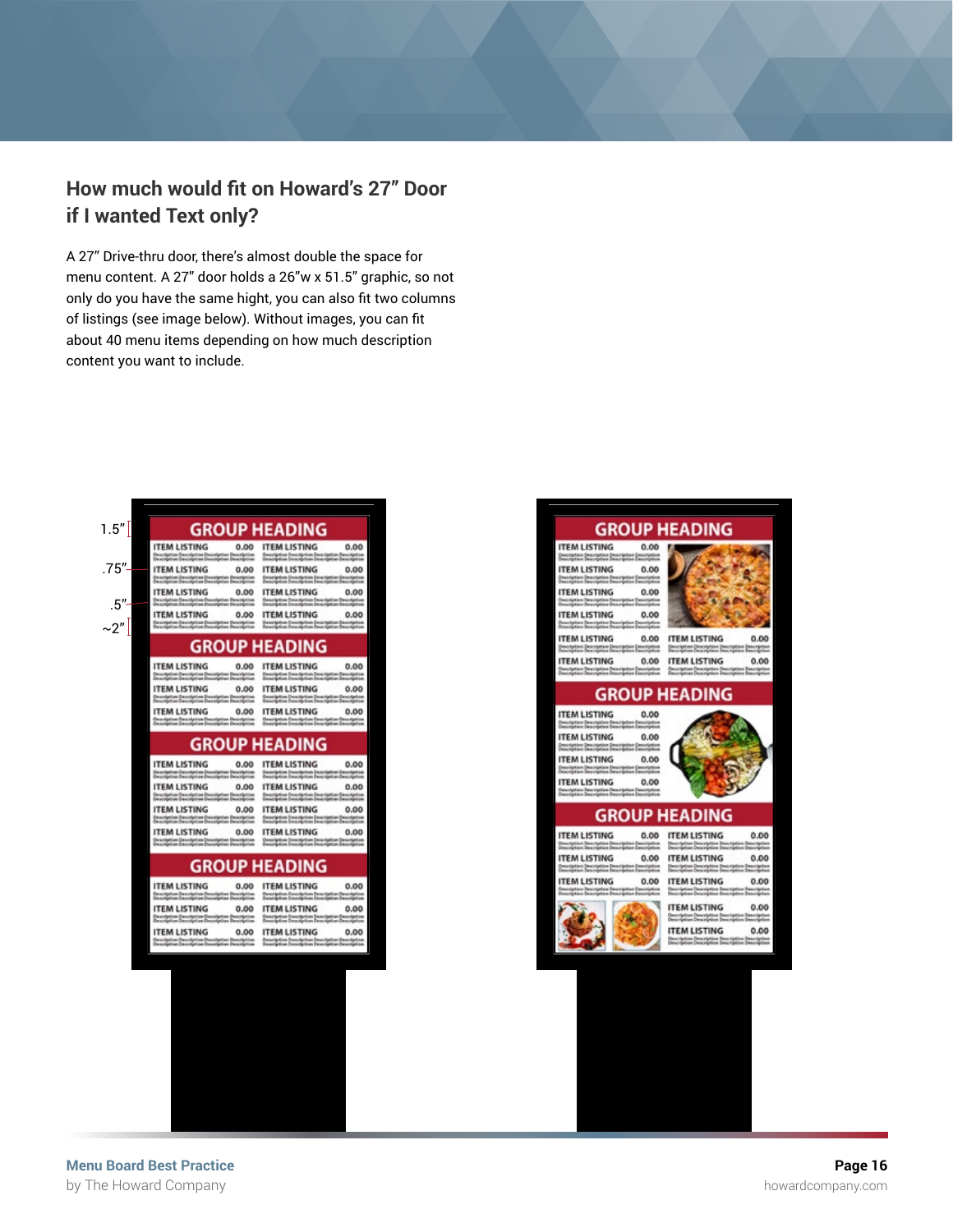

### **What is the Overall Look, Theme, Brand?**

Think about the overall look of your restaurant design and incorporate the menu board as part of the atmosphere. For a small rustic cafe, you may consider a rustic style menu with worn wood frame and neutral colors. If you're opening a fastfood with a fun, loud, bright look, the menu board should be just as loud so that it stands out within its environment.

Include the style of your brand within the design as well to heighten a customer's trust and overall experience. If you have a logo, incorporate the same colors and typeface in the menu board to have a consistent look with your marketing.

Review designs that other restaurants are currently using and decide what you like: large images, no images, simple text, the color scheme, the generic layout. Share the ones you like with the designers, so they have a better understanding of what you want.

### Remember:

*Don't get carried away with clever designs and superfluous graphic details — customers want something easy to read and navigate*